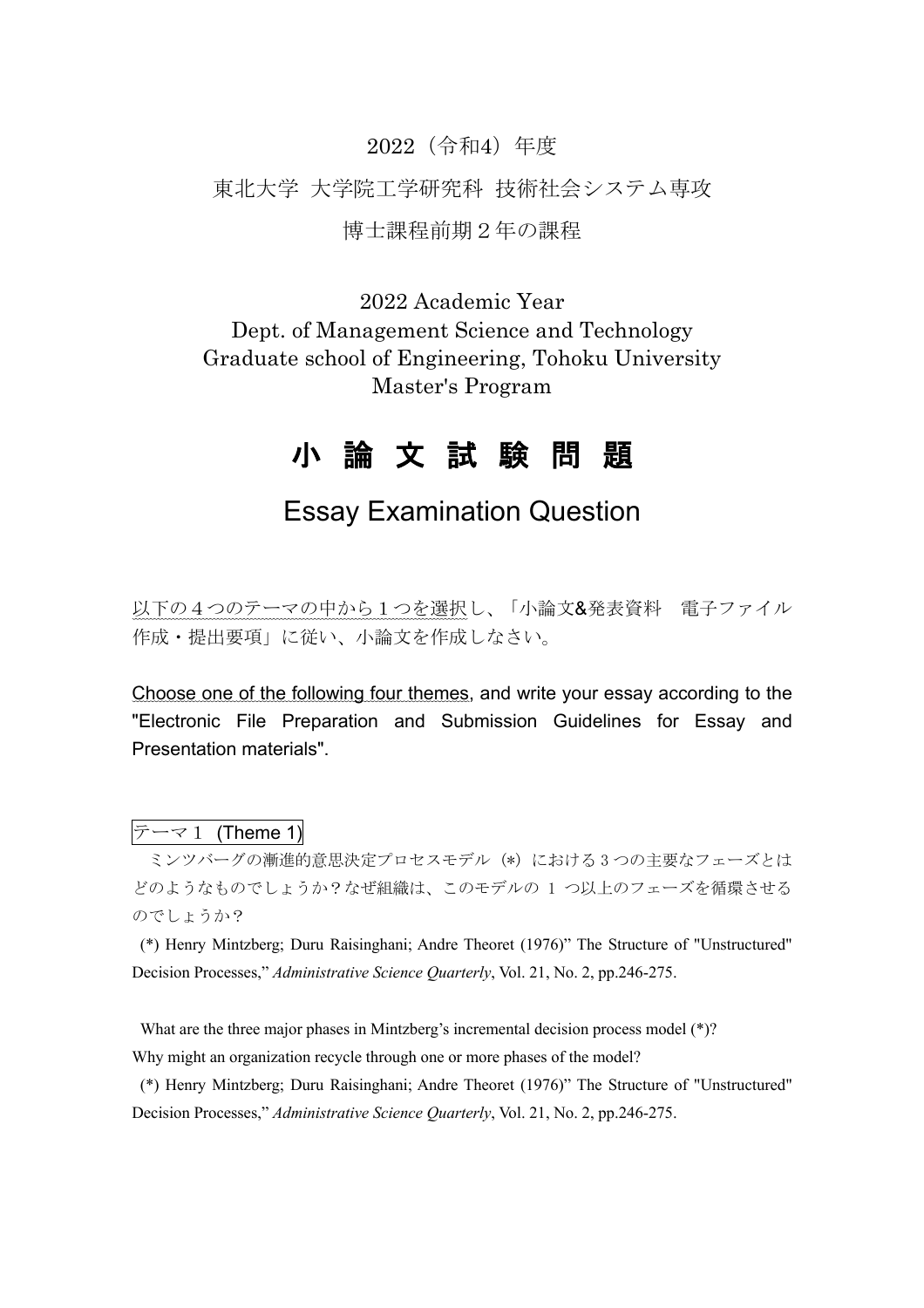### テーマ2 (Theme 2)

近年、SDGs を推進するための一つの方策として、行動経済学的な考えに基づく「ナッジ: nudge」という考え方が注目されている。このナッジの考え方についてその意味する内容を 述べよ。

次に、このナッジの考え方に基づいた社会的な取り組みの具体例を二つ以上挙げて、その 功罪について論ぜよ。

The concept of "nudge" has been widely focused as one of the strategies to promote SDGs. First, describe the meaning of nudge.

Then, give at least two examples of application of nudge to solve social problems and discuss their pros and cons.

# $\bar{z}-\overline{z}$  (Theme 3)

モータの機械出力 *P*<sub>out</sub> (W)は、回転数ω(rad/s)とトルク τ(N·m)を用いて、*P*<sub>out</sub> = ω × τ で与 えられる。したがって、例えば、回転数 1 rad/s、トルク 100 N·m のモータ A と、回転数 100 rad/s、トルク 1 N·m のモータ B の機械出力は等しい。ただし、これら2つのモータの外観 や特性は大きく異なる。

以下の問について、可能な限り定量的に論じなさい。必要に応じて式や図表を用いても良 い。なお、参考にした文献等はリストにして文末に示すこと。

- (1) 上記のモータAおよびBの構造的差異について説明しなさい。
- (2) 上記のモータAおよびBに対する効率向上策について、それぞれ論じなさい。なお、モ ータの種類については自由に決めて良いが、文中に必ずその種類を明示すること。

The mechanical output  $P_{\text{out}}$  (W) of electric motors is given by  $P_{\text{out}} = \omega \times \tau$ , where the rotational speed is  $\omega$  (rad/s) and the torque is  $\tau$  (N-m). Thus, for example, the mechanical output of the motor A with a rotational speed of 1 rad/s and a torque of  $100 \text{ N} \cdot \text{m}$  is equal to that of the motor B with a rotational speed of 100 rad/s and a torque of 1 N-m. However, the appearance and characteristics of these two motors are quite different.

Discuss the following questions as quantitatively as possible. You may use equations, figures, and tables as necessary. A list of references should be provided at the end of the essay.

- (1) Explain the structural differences between the motors A and B mentioned above.
- (2) Discuss the ways to improve the efficiency of the motors A and B, respectively. You can choose any type of motor, but indicate the type you chose in the essay.